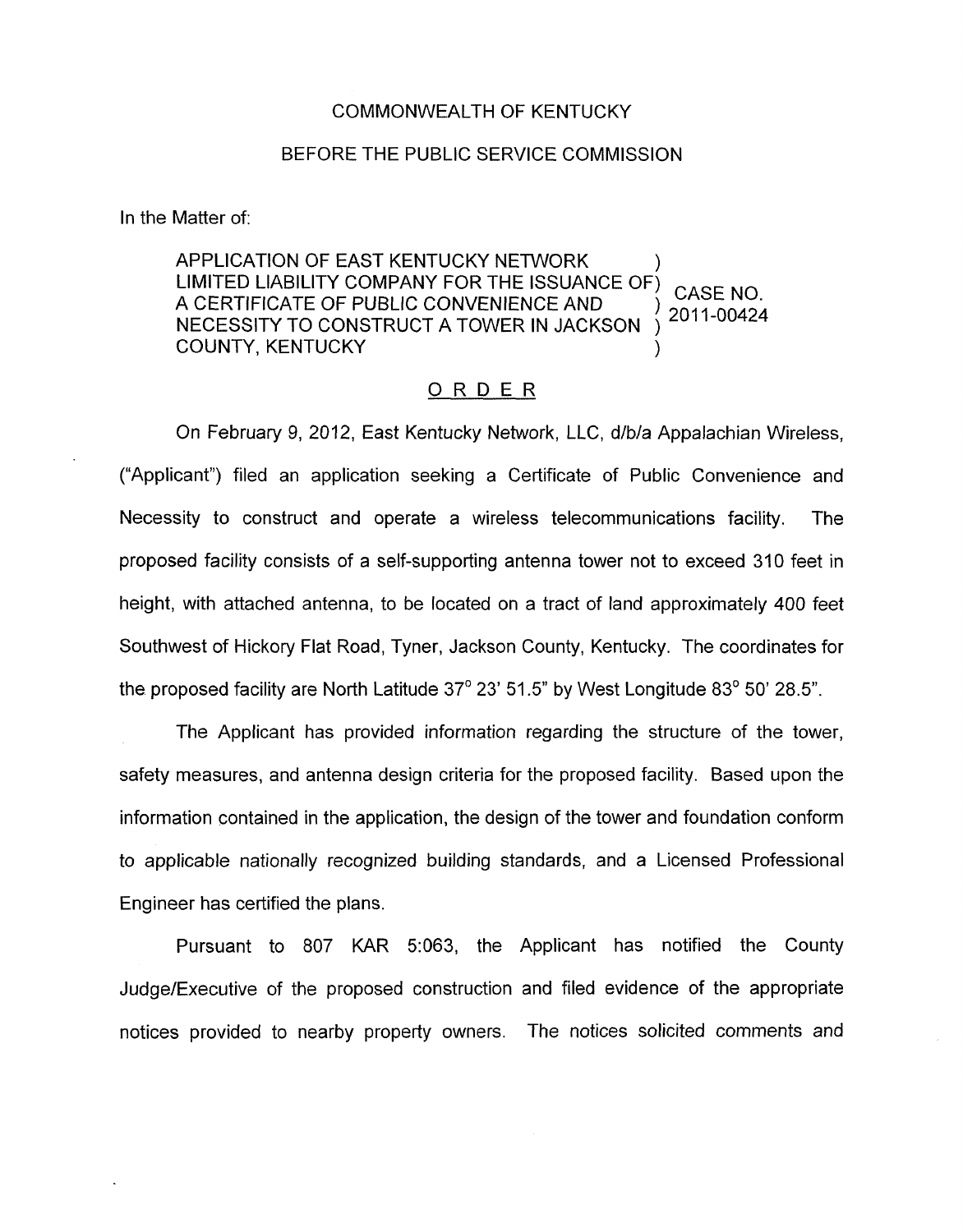informed the recipients of their right to request intervention. To date, no public comments have been filed with the Commission.

The Applicant has filed applications with the Federal Aviation Administration ("FAA") and the Kentucky Airport Zoning Commission ("KAZC") seeking approval for the construction and operation of the proposed facility. Both decisions are pending.

The Commission, having considered the evidence of record and being otherwise sufficiently advised, finds that the Applicant has demonstrated that a facility is necessary to provide adequate utility service and that, therefore, a Certificate of Public Convenience and Necessity to construct the proposed facility should be granted.

Pursuant to KRS 278.280, the Commission is required to determine proper practices to be observed when it finds, upon complaint or on its own motion, that the facilities of any utility subject to its jurisdiction are unreasonable, unsafe, improper, or insufficient. To assist the Commission in its efforts to comply with this mandate, the Applicant should notify the Commission if it does not use this antenna tower to provide service in the manner set out in its application and this Order. Upon receipt of such notice, the Commission may, on its own motion, institute proceedings to consider the proper practices, including removal of the unused antenna tower, which should be observed by the Applicant.

IT IS THEREFORE ORDERED that:

1. The Applicant is granted a Certificate of Public Convenience and Necessity to construct a wireless telecommunications facility. The proposed facility consists of a self-supporting antenna tower not to exceed 310 feet in height, with

-2- Case No. 201 1-00424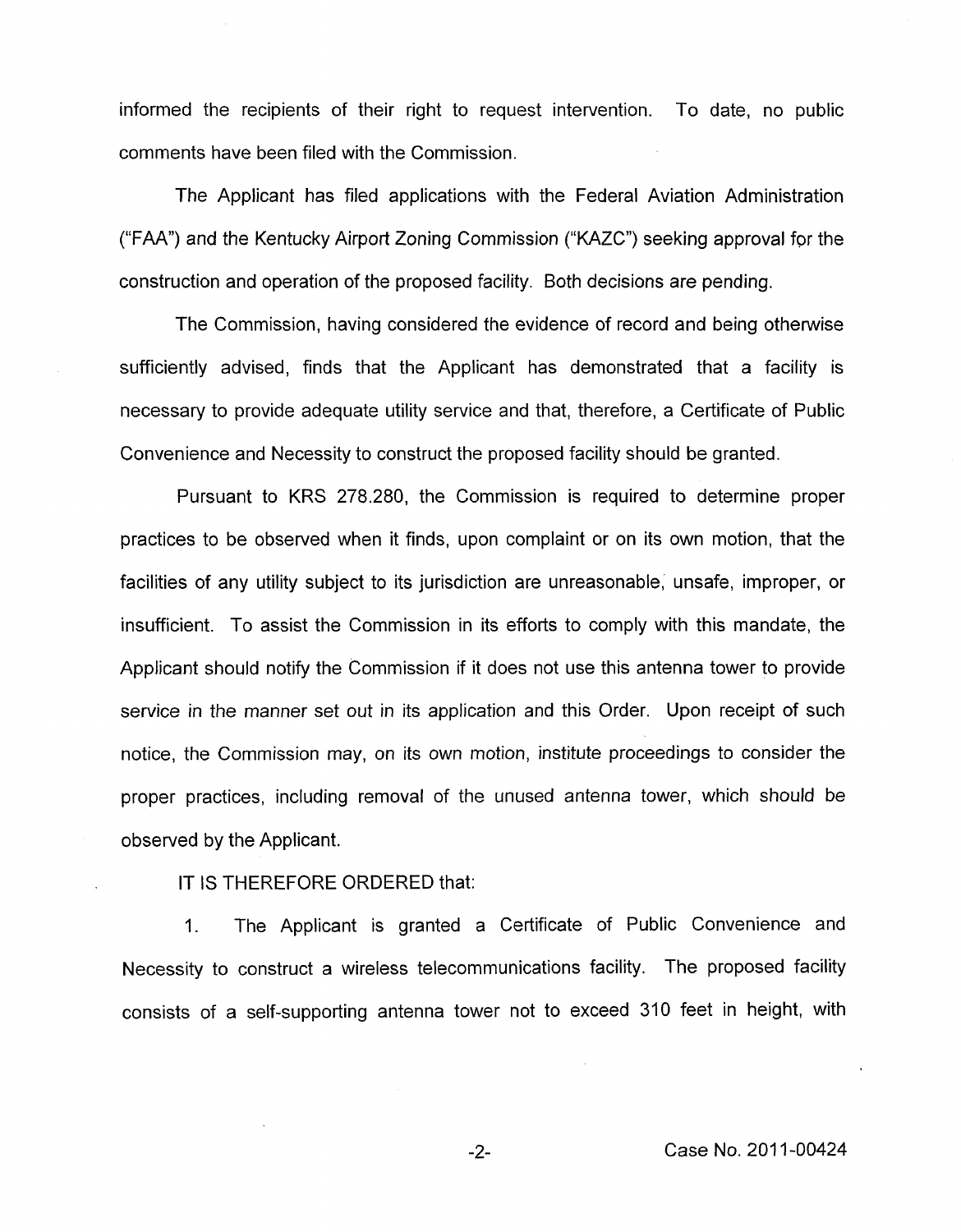attached antenna, and is to be located on a tract of land approximately 400 feet Southwest of Hickory Flat Road, Tyner, Jackson County, Kentucky. The coordinates for the proposed facility are North Latitude  $37^{\circ}$  23' 51.5" by West Longitude 83 $^{\circ}$  50' 28.5".

2. The Applicant shall file a copy of the final decisions regarding the pending FAA and KAZC applications for the proposed construction within 10 days of receiving the decisions.

3. The Applicant shall immediately notify the Commission in writing if, after the antenna tower is built and utility service is commenced, the tower is not used for a period of three months in the manner authorized by this Order.

4. Any documents filed in the future pursuant to ordering paragraph 2 herein shall reference this case number and shall be retained in the utility's general correspondence files .



 $\lambda$ ATTES :⁄kécutivě Director

Case No. 2011-00424